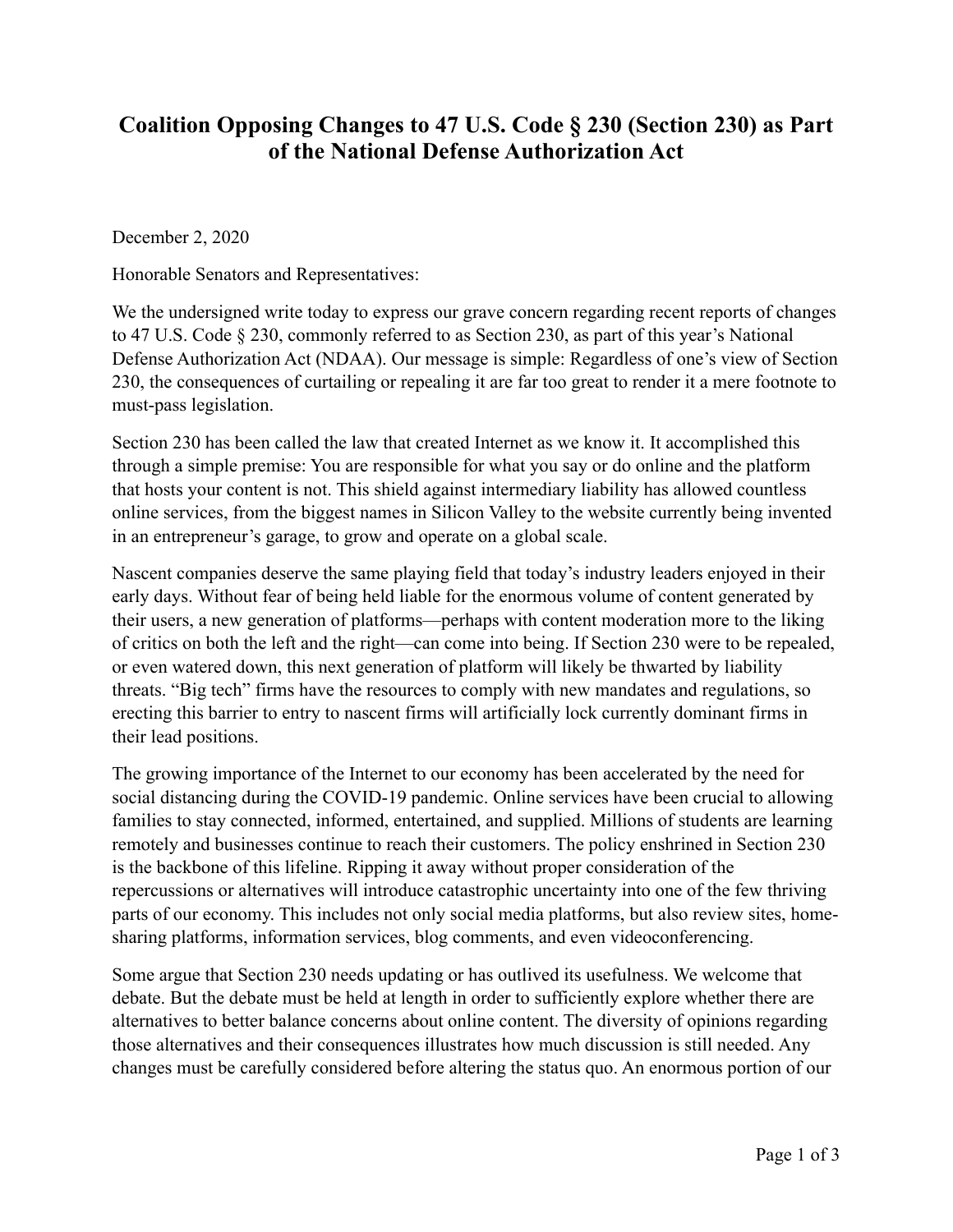economy and society depends upon the balance struck by Section 230. Tipping the scales or removing Section 230 in haste will likely have harmful consequences.

One such consequence makes the inclusion of changes to Section 230 in the NDAA particularly egregious. The largest online technology firms are either based here in the United States, where there is a broad cultural consensus around free enterprise and free expression, or China, where no firm is beyond the authoritarian grip of the Communist Party. Abruptly upending the legal structure on which America's world-leading technology firms have come to rely would be an unforced error for national security of the most significant degree. It would risk ceding the future of the Internet to America's greatest geopolitical adversary.

More broadly, our greatest national defense is a strong economy. The economic consequences of changes to Section 230 have not been properly considered as part of this process.

The undersigned have long engaged in the debate surrounding Section 230 and will continue to respectfully do so. As scholars and policy analysts, we have no objection to carefully considering alternatives and weighing tradeoffs. But changing a law so fundamental to such a critical sector of our economy as a political bargaining chip for must-pass legislation is anything but judicious.

Sincerely,

Brandon Arnold Executive Vice President National Taxpayers Union

James Czerniawski Policy Analyst, Tech and Innovation Libertas Institute

Brent Wm. Gardner Chief Government Affairs Officer Americans for Prosperity

Patrick Hedger Vice President of Policy Taxpayers Protection Alliance

Doug Holtz-Eakin President American Action Forum \*

Jennifer Huddleston Director of Technology and Innovation Policy American Action Forum \*